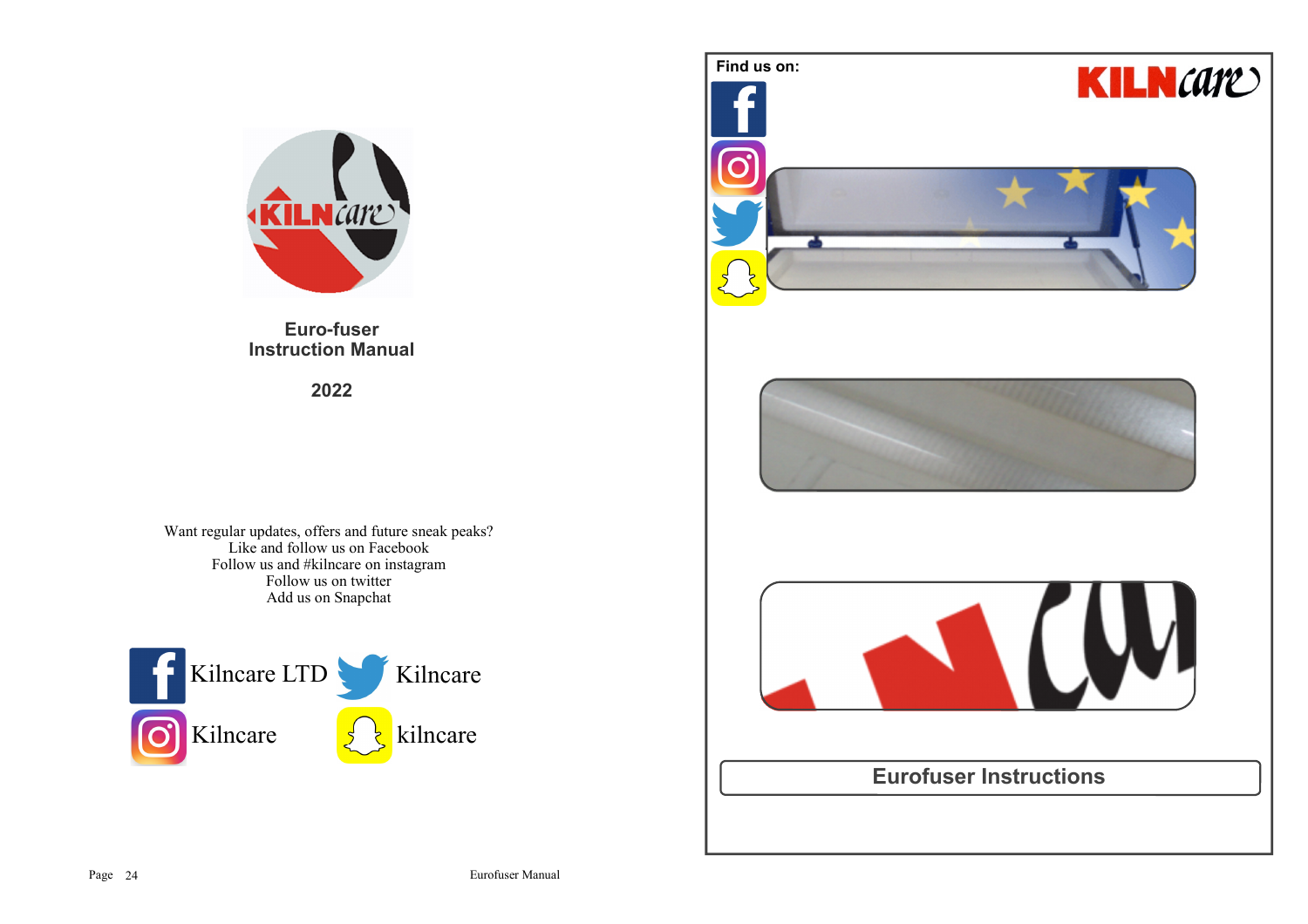

**Thank you for choosing to purchase The Kilncare Eurofuser for your glasswork.**

**We hope you will have many years happy use out of your kiln.** 

The Eurofuser is a direct descendant to the FK range of kilns that has been reliably in service for over a decade.

**Please read this manual fully to get to know your kiln before use.**

 **Index**

Page

- 2 Safety notices<br>3 For your record
- 3 For your records
- 4 Where to site your kiln / Splitting instructions
- 6 Electrical connection
- 8 Looking after your kiln
- 9 Initial firing<br>10 Operation
- 10 Operation
- 12 KCR32C controller instructions
- 16 Trouble shooting
- 16 Gas spring replacement
- 20 Your notes
- 23 CE Certificate

# **Safety notices**

Your Eurofuser is designed and built to meet all European Directives and British Standards.

 However, as with all kilns, there are certain measures that you must take to achieve optimum safety.

# **Electricity**

 The Eurofuser meets all Electrical Safety Directives, including a lid safety switch.

 However, the kilns are electric and as such certain measures should be taken.Keep the kiln dry.



**European Declaration of Conformity.**

**Kilncare Limited, The Kiln Works, 907 Leek New Road, Baddeley Green, Stoke on Trent, Staffordshire, England, ST2 7HQ.**

We declare that the equipment described below was manufactured ourselves to comply with directives listed.

 We do not give any assurance that the equipment is suitable for any purpose other than that listed below and must be operated and maintained in accordance with our operating instructions.

> **Products.**Eurofuser.

**Directives.**

 LVD - Low Voltage Directive 2006/95/EC. EMC - Electromagnetic Compatibility Directive 2004/108/EC# $\#$ The equipment is intended for use only in premises having a service current capacity of 100 A per phase, supplied from a distribution network having a nominal voltage of 400/230 V, The user should determine in consultation with the supply authority, if necessary, that the service current capacity at the interface point is sufficient for the equipment.

**Harmonized Standards.**BS EN 1088:1995+A2:2008, BS EN 55014-1:2006, BS EN 55014-2:1997.

> **Description.** Glass fusing and slumping Kiln.

**Purpose of use.** Glass fusing, slumping and colouring up to the maximum temperature stated on the kiln data plate.

> **Product serial number.**As per affixed data plate.

**Manufacture year.**2022

Technical documentation is held for this product.

 Lee Sherwin,Director,

Sthewin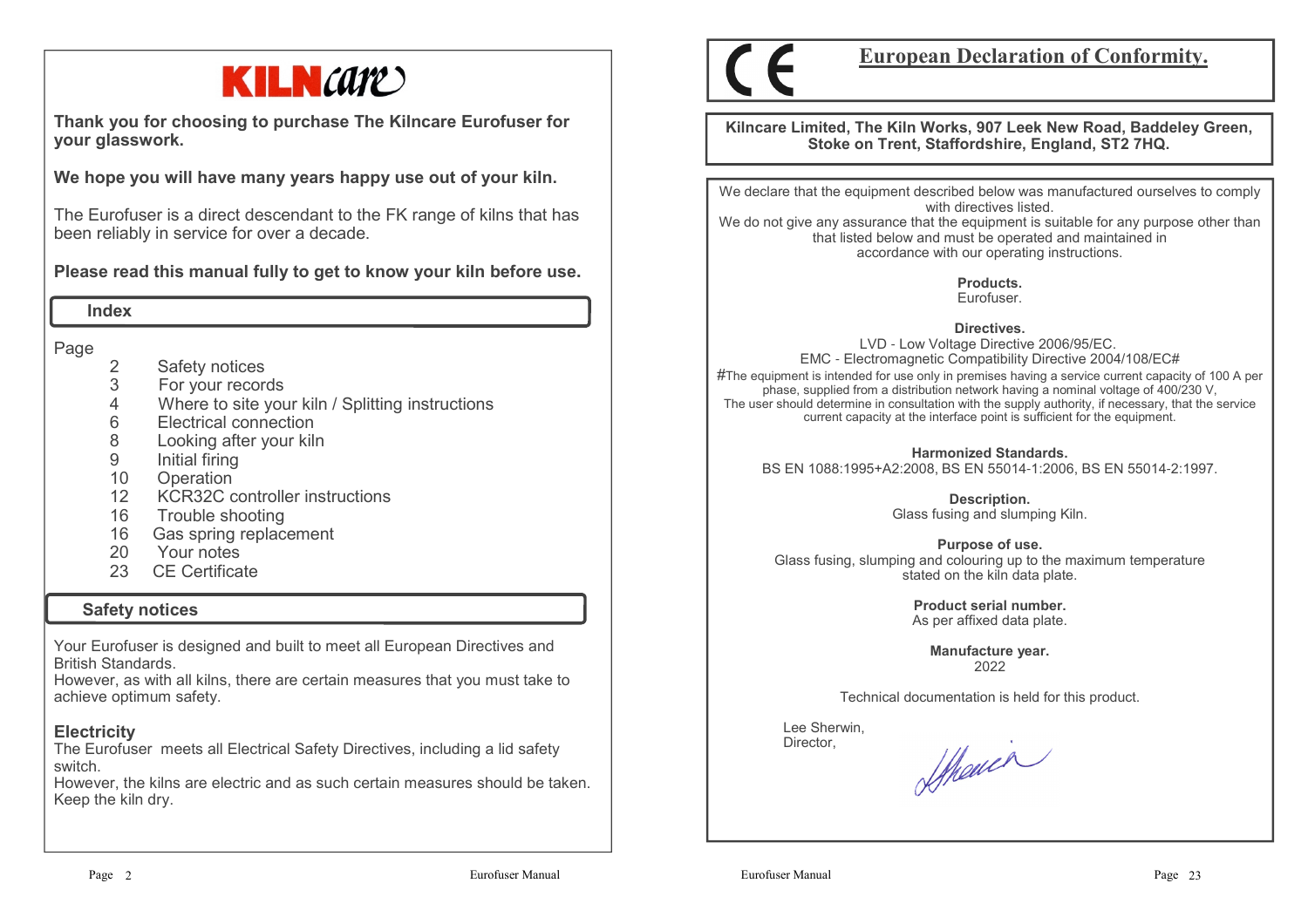Never attempt to remove any of the kiln covers or do any repair work when the kiln is plugged into, or connected to the mains electricity supply.

Never use the kiln if external cables are damaged.

Have the kiln tested by a competent person at least every 12 months.

## **Hot Surfaces**

 The kiln will have hot surfaces. Do not touch the kiln when it has been on for any period of time as the case temperatures will rise with time.

KEEP PETS AND CHILDREN AWAY FROM THE KILN DURING ITS FULL CYCLE AND UNTIL COOL.

Keep the kiln clear of flammable items such as curtains etc.

## **Safe loading**

Never attempt to load the kiln until the lid is in the fully open position.

Never attempt to over reach when loading larger pieces of glass, always request assistance.

Remember, check before fully closing the chamber that the glass or any other medium is clear of the door seal as it closes.

Always ensure that the work and any associated moulds or firing apparatus are not taller than the height from the bed to the bottom of the elements or element tube breakage way result on closing the lid.

# **Your new arrival**

For your recordsDate of purchase. \_\_\_\_\_\_\_\_\_\_\_\_\_\_\_\_\_\_\_\_\_\_\_

Company purchased from

First date of use

**Unpacking your kiln**

 Once unpacked please show consideration to the environment when disposing of your kiln packaging.

## **Where to install your kiln**

 Position the kiln allowing a minimum of 30cm clearance around both sides. The kiln casing will get hot and so any combustible material must be kept at a safe distance. Never leave combustible materials on the kiln lid or touching the kiln

 $\mathcal{L}=\{x_1,\ldots,x_n\}$  , where  $\mathcal{L}=\{x_1,\ldots,x_n\}$  ,  $\mathcal{L}=\{x_1,\ldots,x_n\}$  ,  $\mathcal{L}=\{x_1,\ldots,x_n\}$  ,  $\mathcal{L}=\{x_1,\ldots,x_n\}$  ,  $\mathcal{L}=\{x_1,\ldots,x_n\}$  ,  $\mathcal{L}=\{x_1,\ldots,x_n\}$  ,  $\mathcal{L}=\{x_1,\ldots,x_n\}$  ,  $\mathcal{L}=\{x_1,\ldots,x_n\}$  ,  $\mathcal{L}=\$ 

—————————————————————————————-

 $\mathcal{L}=\{x\in\mathcal{L}^{\infty}\mid x\in\mathcal{L}^{\infty}\}$ 

 $\mathcal{L}=\{x\in\mathcal{L}^{\infty}\mid x\in\mathcal{L}^{\infty}\}$ 

—————————————————————————————–

—————————————————————————————-

 $\mathcal{L}=\{x\in\mathcal{L}^{\infty}\mid x\in\mathcal{L}^{\infty}\}$ 

—————————————————————————————

-denote the contract of  $\mathcal{L}$  -denote the contract of  $\mathcal{L}$  -denote the contract of  $\mathcal{L}$ 

 $\mathcal{L}=\{x_1,\ldots,x_n\}$  , where  $\mathcal{L}=\{x_1,\ldots,x_n\}$  ,  $\mathcal{L}=\{x_1,\ldots,x_n\}$  ,  $\mathcal{L}=\{x_1,\ldots,x_n\}$  ,  $\mathcal{L}=\{x_1,\ldots,x_n\}$  ,  $\mathcal{L}=\{x_1,\ldots,x_n\}$  ,  $\mathcal{L}=\{x_1,\ldots,x_n\}$  ,  $\mathcal{L}=\{x_1,\ldots,x_n\}$  ,  $\mathcal{L}=\{x_1,\ldots,x_n\}$  ,  $\mathcal{L}=\$ 

 $\mathcal{L}=\{x\in\mathcal{L}^{\infty}\mid x\in\mathcal{L}^{\infty}\}$ 

—————————————————————————————

-denote the contract of  $\mathcal{L}$  -denote the contract of  $\mathcal{L}$  -denote the contract of  $\mathcal{L}$ 

 $\mathcal{L}=\{x_1,\ldots,x_n\}$  , where  $\mathcal{L}=\{x_1,\ldots,x_n\}$  ,  $\mathcal{L}=\{x_1,\ldots,x_n\}$  ,  $\mathcal{L}=\{x_1,\ldots,x_n\}$  ,  $\mathcal{L}=\{x_1,\ldots,x_n\}$  ,  $\mathcal{L}=\{x_1,\ldots,x_n\}$  ,  $\mathcal{L}=\{x_1,\ldots,x_n\}$  ,  $\mathcal{L}=\{x_1,\ldots,x_n\}$  ,  $\mathcal{L}=\{x_1,\ldots,x_n\}$  ,  $\mathcal{L}=\$ 

-defined by the contract of the contract of  $\mathcal{L}$  ,  $\mathcal{L}$  ,  $\mathcal{L}$  ,  $\mathcal{L}$  ,  $\mathcal{L}$  ,  $\mathcal{L}$  ,  $\mathcal{L}$  ,  $\mathcal{L}$  ,  $\mathcal{L}$  ,  $\mathcal{L}$  ,  $\mathcal{L}$  ,  $\mathcal{L}$  ,  $\mathcal{L}$  ,  $\mathcal{L}$  ,  $\mathcal{L}$  ,  $\mathcal{L}$  ,

—————————————————————————————-

 $\mathcal{L}=\{x\in\mathcal{L}^{\infty}\mid x\in\mathcal{L}^{\infty}\}$ 

 $\mathcal{L}=\{x\in\mathcal{L}^{\infty}\mid x\in\mathcal{L}^{\infty}\}$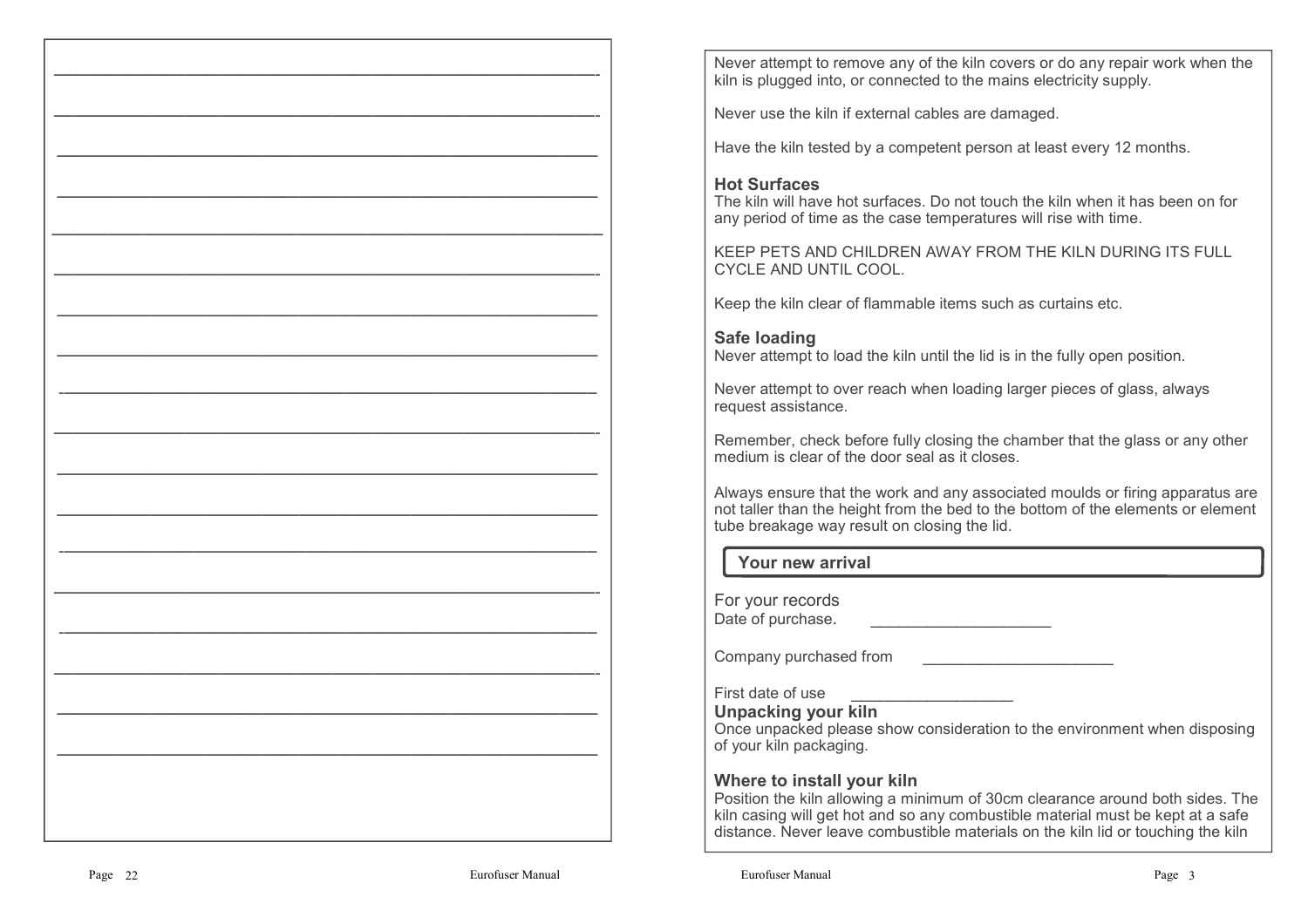### during a firing.

Do not site the kiln close to flammable items such as curtains etc.

The floor must be capable of carrying the weight of the kiln.

Consideration must also be given to the ceiling area above the kiln as heat will radiate upwards from the kiln.

I**MPORTANT**. The top of the lid and the side cover box of the Eurofuser will see high temperatures so careful consideration must be given to siting with regard to the safety of children and pets. It is advised that the kiln is left untouched until the kiln has finished it's given program and fully cooled. Remember, whilst the kiln is cooling it may be possible that the external case temperature actually increases.

Do not site the kiln outside.

It is advised to site the kiln in a room that has ventilation.

 After the first couple of firings there is almost no emissions from the kiln but there will always be vapour etc released by whatever you are firing in the kiln, especially stains so room ventilation is always advisable.

 The type of room venting required depends on many factors and so it is best to contact a ventilation specialist if in any doubt.

## **Splitting instructions**

The Eurofuser can be split to enable the kilns to be installed into rooms and studios with limited access.

 **Before splitting the kiln it is essential that a selection of photographs are taken of the kiln with the lid in the open closed positions from various angles. This can not only help with re-assembly but the pictures may also be required by Kilncare in the event of a guarantee claim.**

To split the kiln down the first and most important part of the process is to remove the gas struts. This MUST be done with the kiln lid in the fully open position. 1 person will need to hold the kiln lid in the fully open position whilst another removes the gas springs.

 EXTREME CARE MUST BE TAKEN to ensure that once the gas struts are removed that the lid does not try to snap the kiln shut by flipping up the front of the bed. Once you are happy that the necessary precautions have been taken to ensure safety during this process then the clips can be removed that hold the gas struts on.

The bottom section of the gas strut attaches to the kiln via a ball joint type fit-

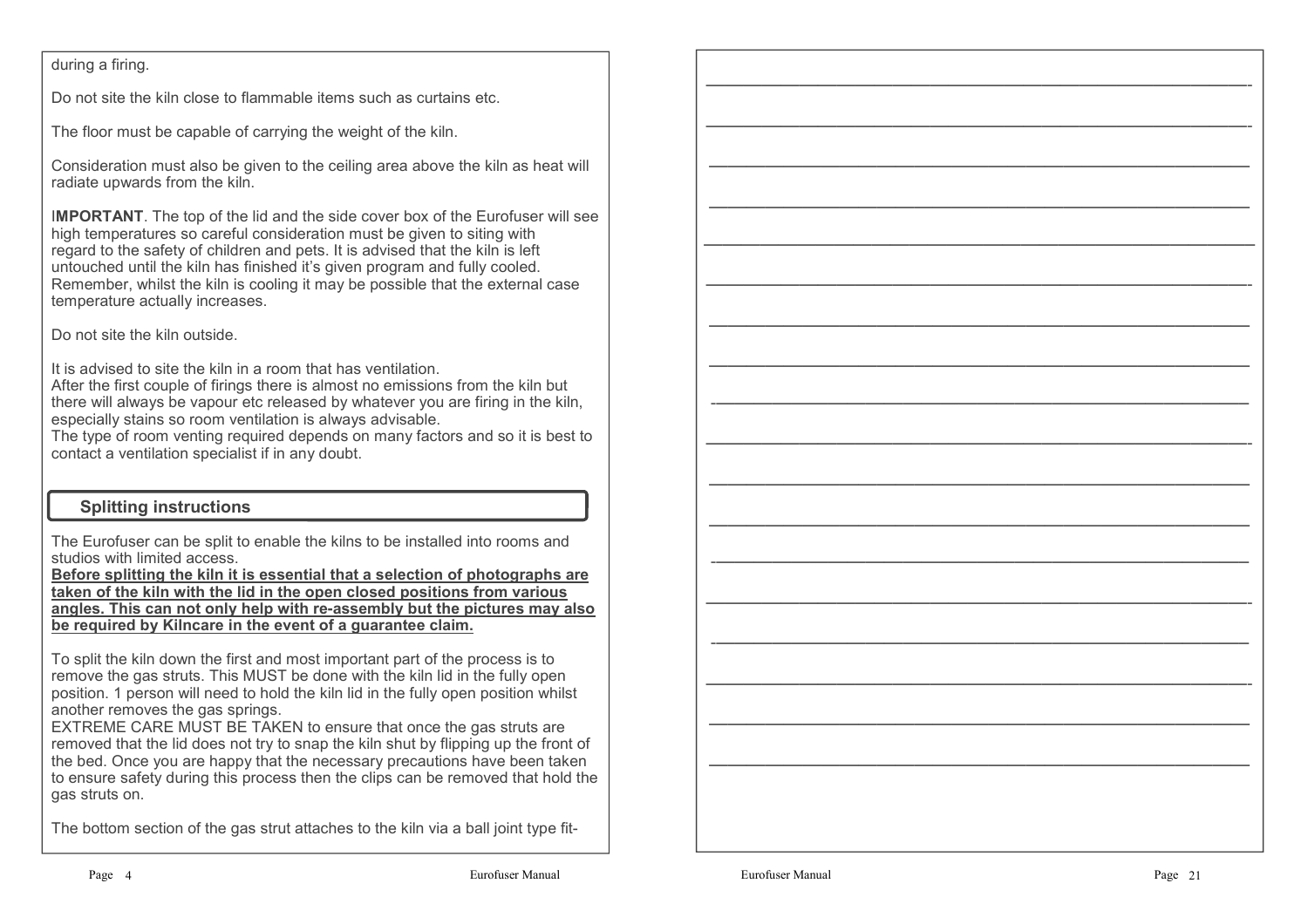ting. Around the bottom or "knuckle" of the gas strut there is a small clip that recesses around the collar of the knuckle. Unclip then remove the clip. Using a suitable implement apply a slight leverage between the knuckle and the kiln bed as close to the ball joint as possible. The gas spring will free itself. Then do the other side.

Refit the clips into the knuckle for safekeeping.

-defined by the contract of the contract of  $\mathcal{L} = \{ \mathcal{L} \mid \mathcal{L} \in \mathcal{L} \}$  , where  $\mathcal{L} = \{ \mathcal{L} \mid \mathcal{L} \in \mathcal{L} \}$ 

—————————————————————————————-

—————————————————————————————

 $\mathcal{L}=\{x\in\mathcal{L}^{\infty},\;y\in\mathcal{L}^{\infty}\}$  , where  $\mathcal{L}=\{x\in\mathcal{L}^{\infty}\}$ 

-denote the contract of  $\mathcal{L}$  -denote the contract of  $\mathcal{L}$  -denote the contract of  $\mathcal{L}$ 

—————————————————————————————-

-defined by the contract of the contract of  $\mathcal{L} = \{ \mathcal{L} \mid \mathcal{L} \in \mathcal{L} \}$  , where  $\mathcal{L} = \{ \mathcal{L} \mid \mathcal{L} \in \mathcal{L} \}$ 

—————————————————————————————-

—————————————————————————————

 $\mathcal{L}=\{x\in\mathcal{L}^{\infty},\;y\in\mathcal{L}^{\infty}\}$  , where  $\mathcal{L}=\{x\in\mathcal{L}^{\infty}\}$ 

-

Gently and carefully lower the kiln chamber until it is seated safely on the kiln bed in its closed position.

Now remove the hinges. Simply loosen all the screws and remove them.

Disconnect the earth bonding wires between the bed and the chamber. These are attached to the hinge strengthening box sections at the rear of the kiln.

Unplug the thermocouple at the connector at the rear.

The lower main electric box is fixed with 4 pins that screw into the back of the box from under the kiln floor . Place or temporarily attach the electric box somewhere safe on the kiln chamber for safe keeping whilst in transit.

The chamber can now be lifted clear of the bed. Take care not to damage the seal.

REMEMBER, the rods that carry the elements are quartz glass and as suchsevere shocks to the chamber must be avoided

The chamber will carry vertical or horizontal.

The kiln bed will also carry horizontal or vertical although in the vertical position the bricks are liable to shift as they are not cemented together.

Once in position the kiln can be re-assembled in reverse. THE GAS SPRINGS MUST BE FITTED LAST. Care must be taken to ensure that the safety retention clip is correctly fitted so guarding against accidental gas spring dislocation. Check that the hinges are fitted with all the pins prior to re-fitting of the gas springs.

It is important that the earth bonding wires are re-fitted correctly and soundly.

Before final connecting it is advised that all electrical connections are checked and re-tightened by a competent person.

 **Electrical connection**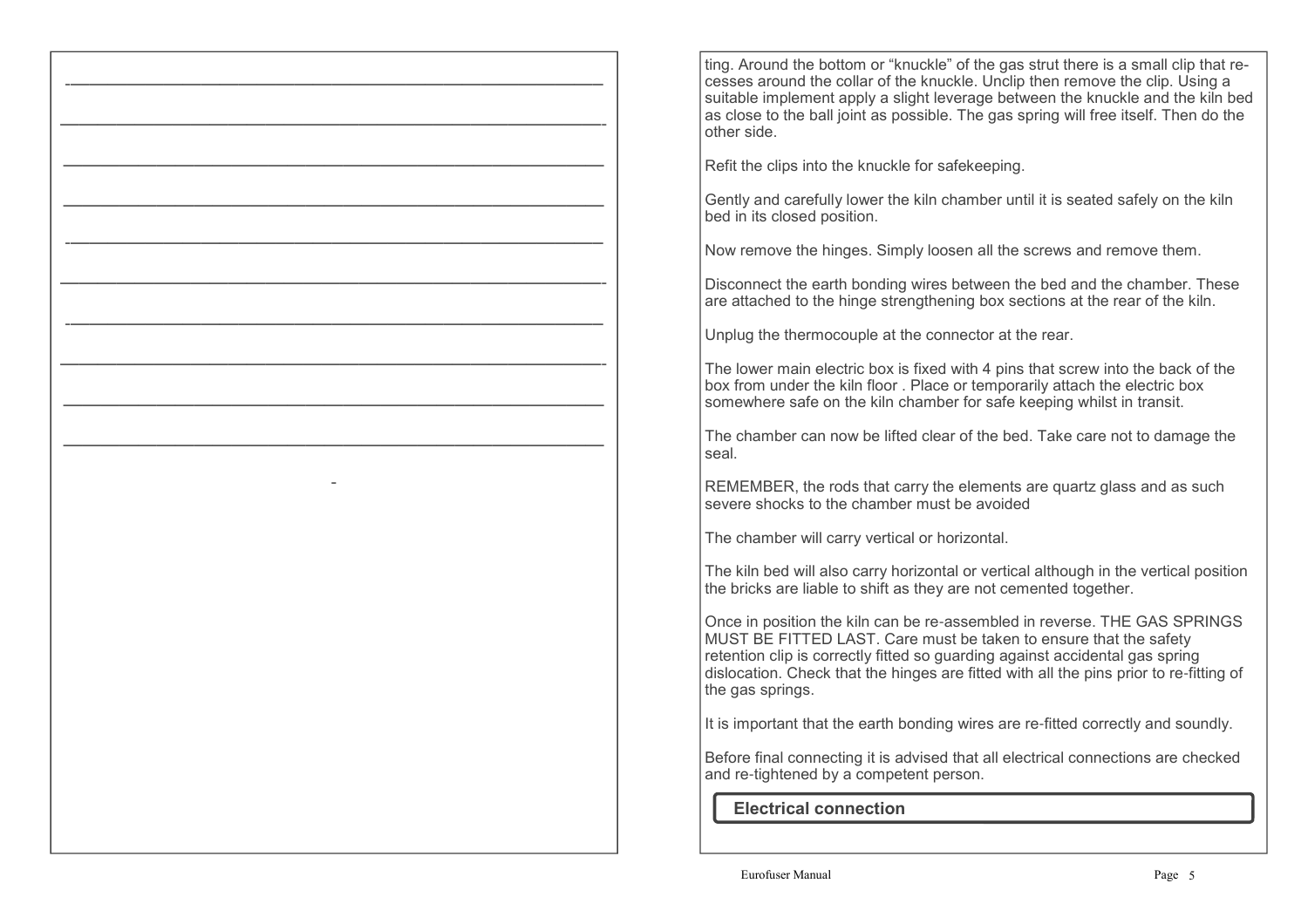The Eurofuser requires connection to a suitable electrical supply.

If the kiln is to be used on a 3-phase supply a neutral must also be supplied.

The electrical supply MUST have a sound earth connection.

Your Eurofuser kiln is supplied ready for connection to a 3-phase supply. If your supply is single phase then use the connection link bar fixed to the door of your connection panel.

 The link bar fits across the 3 fused terminals as shown on the opposite page in diagram 1.4. Make sure to tighten all 3 screws.

 We recommend that the centre terminal is then used to make your live connection.

The terminals are for use with cable of a size up to 10mm.

 REMEMBER that if the kiln is then re-connected to a 3-phase supply then these links MUST be removed.

The black and green terminals are for Neutral and Protective Earth respectively.

As always we recommend that the connections are done by a qualified electrician**.**

## **Portable appliance Testing**

 It is possible, depending on the type of establishment that the kiln is to be used in, that the kiln may be required to be Portable Appliance Tested along with other electrical items.

 It is important that the controller is disconnected before testing or there is a risk of the high voltage associated with the test effecting the controller permanently.

On initial testing, the kiln may show a low insulation resistance reading, this is normal and will improve as the kiln dries.

 Kilns are porous by nature and will absorb moisture from the atmosphere, especial if the kiln is new or has had a period of inactivity.

Periods of testing will be stipulated by the testing body.

**Contact us**

**Kilncare ltd, The Kiln Works, 907 Leek New Road, Baddeley Green, Stoke on Trent, Staffordshire, ST2 7HQ,**

#### **Tel 01782 535915, Fax 01782 535338,**

**E-mail sales@kilncare.co.uk,** 

**Web www.kilncare.co.uk**

—————————————————————————————-

 $\mathcal{L}=\{x\in\mathcal{L}^{\infty}\mid x\in\mathcal{L}^{\infty}\}$ 

—————————————————————————————

—————————————————————————————–

 $\mathcal{L}=\{x_1,\ldots,x_n\}$  , we can assume that  $\mathcal{L}=\{x_1,\ldots,x_n\}$  , we can assume that

 $\mathcal{L}=\{x\in\mathcal{L}^{\infty}\mid x\in\mathcal{L}^{\infty}\}$ 

—————————————————————————————

 **Notes**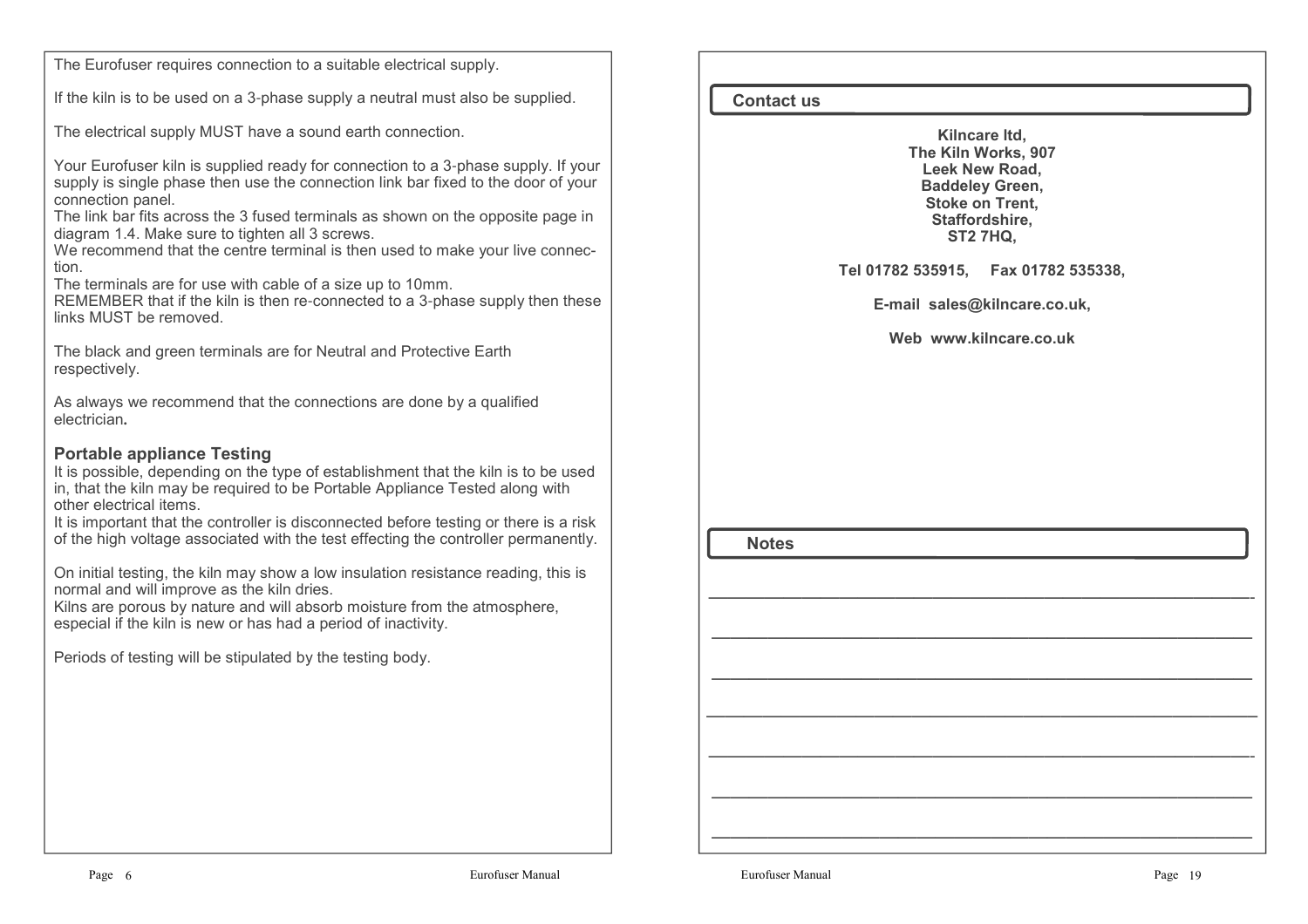To replace the gas spring raise the kiln to it's highest position.On smaller kilns a second person can be used to hold the lid in it's up position

whilst one of the springs is removed.

 On larger kilns it will be necessary to make other arrangements to hold the lid raised such as block and tackle. NEVER ATTEMPT TO REMOVE A GAS SPRING WHILST THE LID IS IN THE CLOSED POSITION.

Remove the clip that is inserted around and through the knuckle joint at either end of the spring. Keep the clip safe in case you loose one of the new ones. Also remove the clips from the new gas spring and keep it safe.

By applying gentle pressure to the knuckle clip it off the shoulder joint that is bolted to the kiln bed. Do not apply pressure to the spring shaft or main cylinder. A large screw driver works well for getting behind the knuckle then gently prizing off.

Now do the same at the top of the spring and the gas spring will be free.

Offer the new spring to the top knuckle and tap it on, again, only tapping the shoulder joint. The fatter cylinder of the tube always fits at the top.

Refit the knuckle clip to the top.

Offer up the bottom knuckle to the bottom shoulder and repeat the process. If the gas spring is now secured in place then the assistance to hold the lid raised can now be removed.

The gas spring will now need to be pressurised.

 Where the top knuckle joins to the top of the main cylinder there is a small Allen key valve.

Using the Allen key provided, release pressure from the valve. It is

 recommended that this is done in small quarter turns and each turn lasting a second or less before being closed again,

After each couple of releases try to close the lid.

As you get nearer to having a balanced close, shorten the time the valve is released for.

 ONCE TOO MUCH PRESSURE IS LET OUT IT CANNOT BE REPLACED. When you are happy that the gas springs are applying equal pressure ensure that the valve it tightly closed.

## **Back up**

We pride ourselves on our back up and after sales service and so in the unlikely event of any problems please do not hesitate to call our staff for friendly help and advise.



## **KILNS AND R.C.D. "TRIPS"**

 Due to the reasons stated above and to insulation material properties, a certain amount of leakage to earth will probably be evident, therefore the fitting of a 30ma R.C.D. in the circuit can create a fault condition at low temperatures if the kiln is damp, at higher temperatures as the kiln insulation heats up, when first fired or used after a long period of inactivity.

This problem is relatively rare but can be solved by the fitting of a 100ma R.C.D.

Consult us or a fully qualified electrician for advise.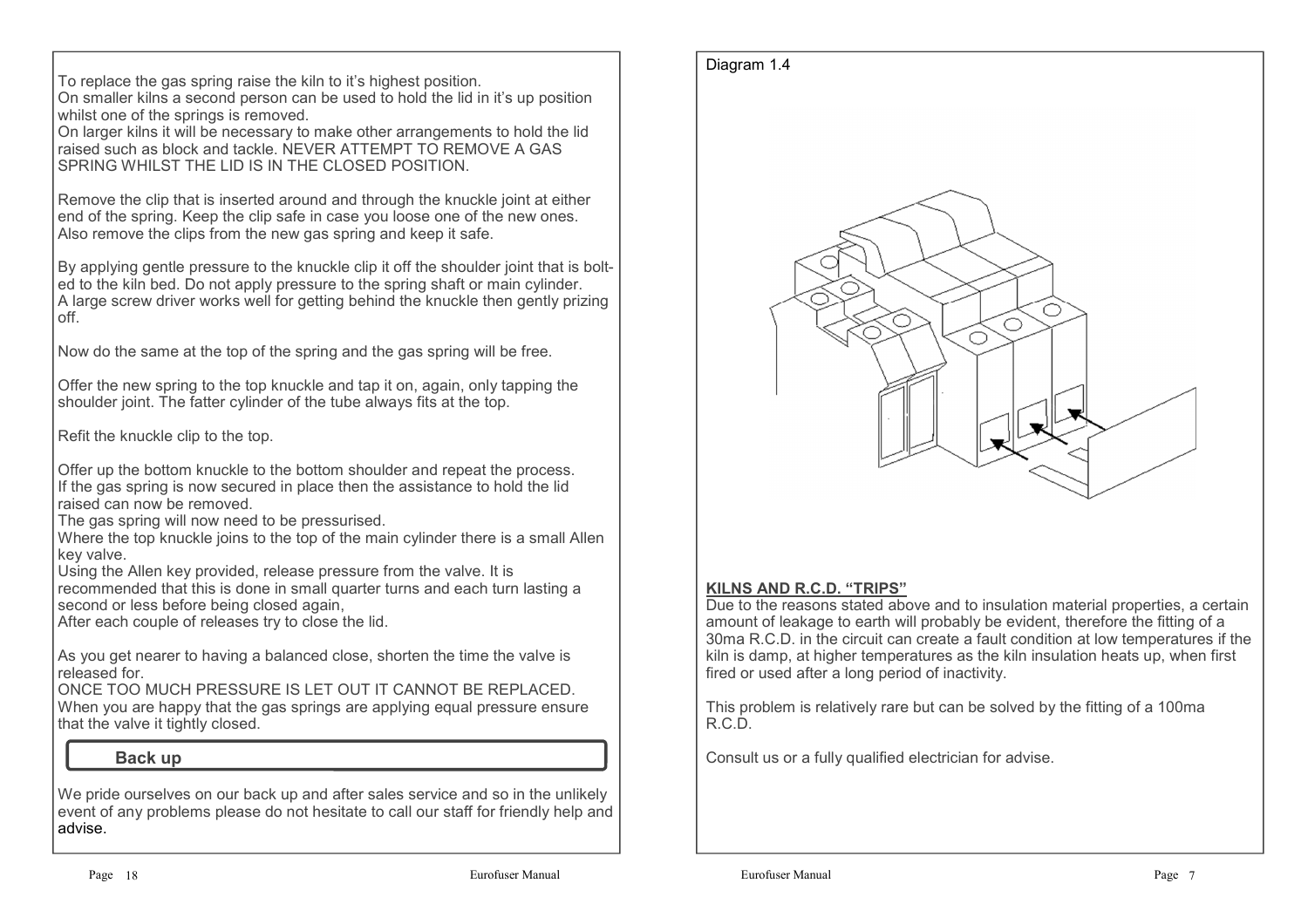## **Looking after your kiln**

A well-built kiln requires very little maintenance. Certain common sense tasks will certainly help its life such as cleanliness and careful use. Keep the area of the door seal clear of any separating material or any other objects as once damaged the seal will need to be repaired or replaced.

Regular inspections of the gas springs that assist with the lifting of the Chamber is essential.

Check that the fixing points are still tight and are sitting level,

Check that the heads of the gas springs are still in line and are also tight.

Check that there is not an excessive amount of oil around the shaft/rod of the spring. A small amount of lubricating oil on the shaft is usual.

The gas spring inspections should be carried out weekly.

 If there are any doubts over the condition of the gas springs then do not use the kiln and immediately contact Kilncare.

Keep the kiln dry and away from sources of water. REMEMBER, the kiln is for fusing and slumping and will also fire stained glass colours. IT IS NOT A MOULD DRYER. Moulds used for slumping contain a huge amount of water, it is recommended that the mould is thoroughly dried prior to insertion in the kiln. The kiln will operate with a wet mould in it but the kiln was not designed to expel large quantities of water vapour from its chamber even though the top and sides have moisture removing features. Continued use of wet moulds in the kiln chamber could result in premature deterioration of the kiln structure.

Care must be taken not to load the kiln to a height that will result in the elements being closed on to the load. This invariably results in broken element tubes. The same applies to the thermocouple and heat fuse that stick through the back wall and right side wall into the chamber.

 When shutting the kiln lid, gently operation will also prevent accidents, even though the lid operation is dampened by the gas dampers.

Depending on use it advisable to check all electrical connections are tight every 6 months or so and that no cables are discolouring due to heat.

### **Kiln is not reaching temperature or is slow.**

 This could be either an element failure, a burnt connection a loss of supplied power or a component failure.

Get the kiln checked by a competent kiln engineer.

### **Damaged seal.**

 The seal of on the Eurofuser can be replaced if it is damaged to the extent that it starts to cause firing errors.

To replace the seal,

Lower the kiln and close the lid clamp.

 Now undo the tec screws around the lower section of the chamber that hold the stainless seal retaining frame on. The tec screws can be removed with a drill and a special attachment which is available from most tool shops or a spanner can be used.

Raise the lid and carefully remove the stainless retaining frame.

 The seal comprises of non-ceramic fibre strips. Remove the damaged strip. Thestrips are not fixed into place by any adhesive but are simply compressed into position by the retaining frame. The seal strip will remove easily.

 Offer the new strip to its position and tuck the ends behind the insulation boards, use the remaining strips as a guide.

 The retaining frame can now be refitted either by offering it up to the open lid or by lying the frame on the bed and carefully lowering the lid down onto it.

## **Uneven heating**

 Check that all the elements are working, there are no power failures, the main fuses, the lid safety switch, the condition of the cabling and mains isolator. 9 times out of 10 an uneven kiln is caused by a kiln power failure leading to a section of the elements not running correctly.

The above checks will need to be made by a competent kiln engineer.

Check the condition of the lid seal.

Check that the lid is sitting evenly to the bed and that the clamp is still working effectively.

**Kiln lid sits high on one side or the lid is now heavy to lift.**

 Check around the lower sections of the gas spring lifters on each side of the kiln for oil.

 It is normal to have a small amount of lubrication around the bottom, thinner shaft of the gas springs. If there is a problem it will very often start to drip oil onto the floor directly below the gas spring.

If this is the case the gas spring will need replacing.

The faulty gas spring will be on the side that is lowest when the kiln lid is shut.

### **Gas spring replacement**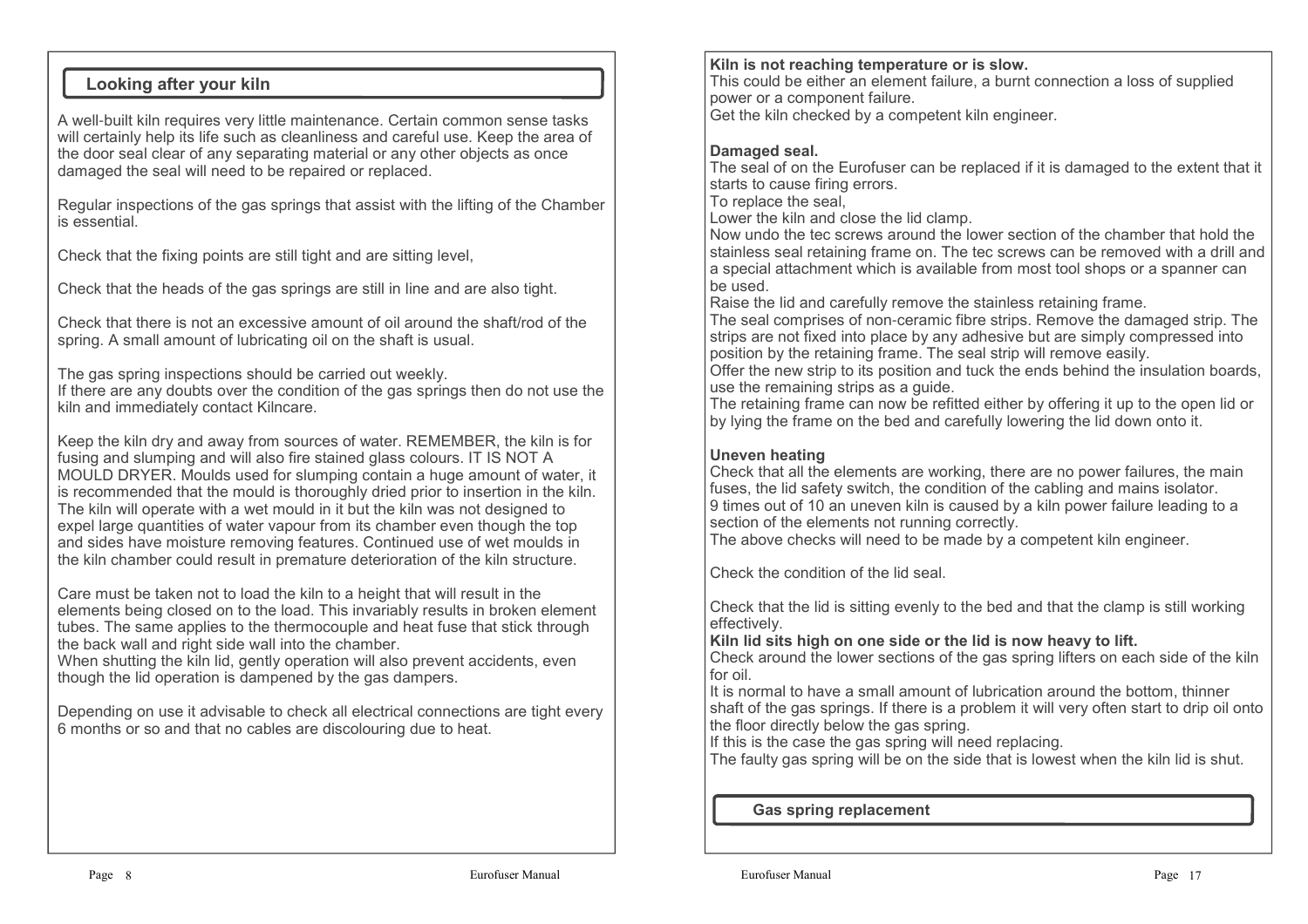Check that the socket outlet that the kiln is plugged into is turned on or that the mains isolator is turned on.

With the kiln unplugged or turned off, check the cable from the kiln to the controller for damage.

Check the mains fuses.

Check the condition of the mains cabling and the mains isolator/socket.

If the "mains on" light is illuminated:- Check that the controller is securely plugged into the kiln.

With the mains turned off, a competent person should be used to check the condition of the two glass 1 amp fuses in the rear power box at low level at the rear of the kiln. Access to these fuses is by using the door key provided.

If the above appear correct contact Kilncare.

#### **The control is working correctly, is showing that the kiln is receiving power but the kiln is not heating up.**

 With the kiln unplugged, check the cable from the kiln to the controller for damage.

Check that the controller is securely plugged into the kiln.

With the mains turned off, a competent person should be used to check the condition of the internal wiring and electrical contact points. If there is no obvious damage, then the kiln will need to be checked over with an electrical meter.

### **Controller shows an ERROR message.**

Consult the controller manual and contact Kilncare.

### **The Safety Contactor is double or treble clicking.**

 This should not be deemed a fault but is caused by the swinging pendulum lid safety switch. However this should only happen whilst the kiln lid is in motion. Once the lid is fully raised of closed the contactor should revert to normal operation.

### **A crackling noise can be heard when the kiln is firing.**

 This will be a loose connection and needs to be fixed immediately by a competent person.

Continued use will almost certainly result in the connection failing.

### **Initial firing**

Before using the kiln it is advisable to fire the kiln empty to a temperature of 600 degrees centigrade at a rate of around 200 degrees per hour. Leave the top bung out of the top vent.This will dry and "settle" the kiln.

On the first firings, a slight odour will be emitted, this is the remnants of binding resins in the boards and should stop after two or three firings depending on temperature of the firings.

For this initial firing we recommend that the kiln is in a well ventilated area.

We suggest that prior to the initial firing, that you read this instruction manual, and the controller manual to ensure you are familiar with all aspects of the kiln and usage of the kiln controller.

 We also recommend that the kiln controller is set to fire the kiln at full power to a low temperature and then end, say 50 degrees, whilst being monitored to ensure that it is switching off the kiln and that no problems have occurred during transport.

 At such low temperatures the kiln will overshoot the set point temperature by some amount.

 This is normal as the controller is set to full and not a controlled rate of climb. It may also cause the controller to show an Error message or code, again, this is normal as the controller may believe that the overshoot is caused by the kiln having a fault.

 This test is to ensure that the controller shuts the kiln power off, whether it be due to the correct temperature being reached or by it going into fault mode.

### **Control**

 The controller provided with the kiln will be the controller that the kiln was test fired with at our factory and so has already done a successful firing before you receive the kiln.

 The controller plugs into the kiln at a socket at the rear of the kiln on the underside of the main electrics box.

 The plug and socket are sided and so will only fit one way. Only plug in the controller when the mains is turned off.

Please read the instructions on control before starting to use your Eurofuser.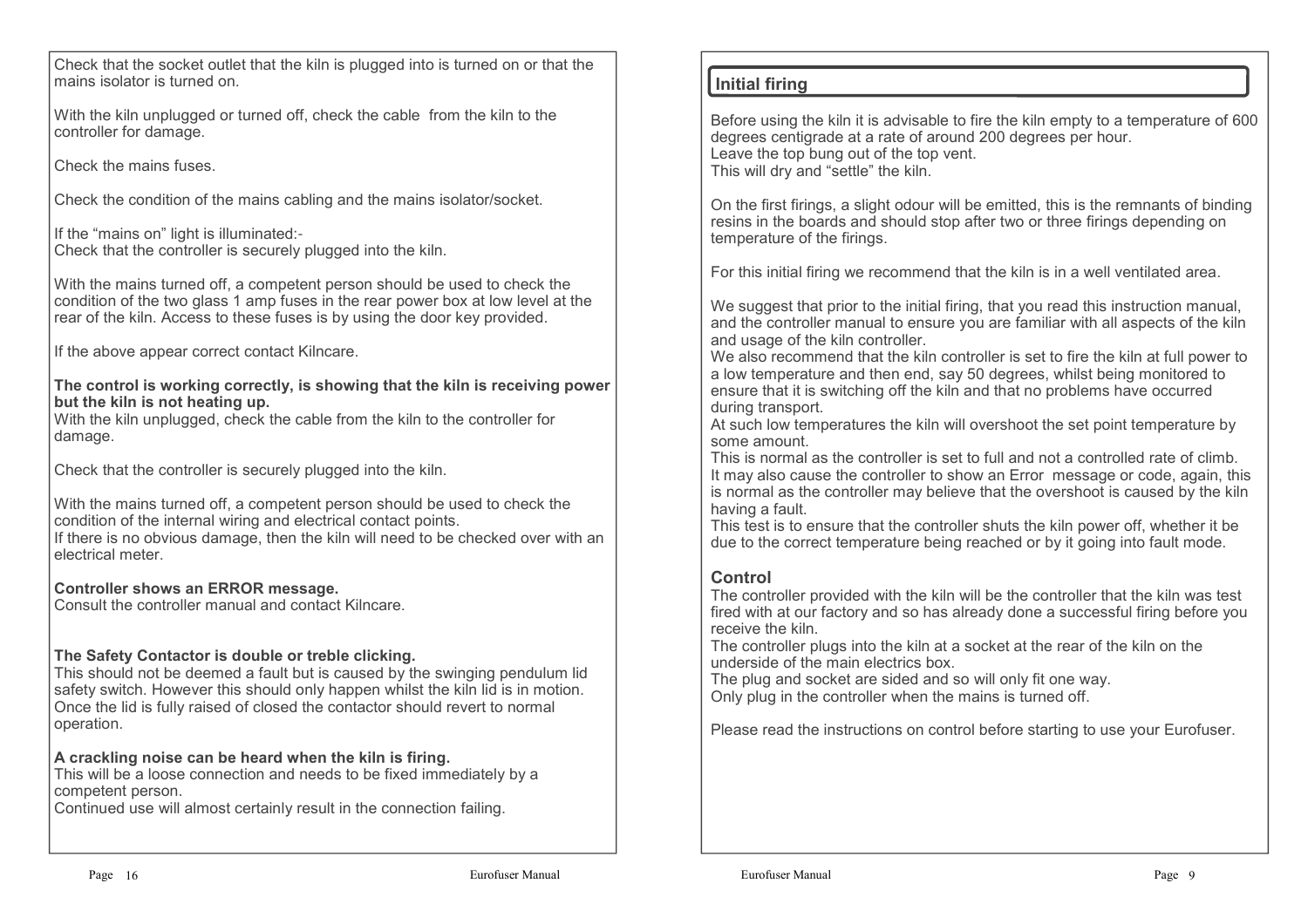### **Operation**

### **The vents**

There are vents on the front of your kiln.

The vents are opened and closed manually via a vent flap. These flaps are filled with a non– dust dropping high temperature insulation pads, they removes the hazard of dust dropping whilst ceramic are inserted into the vents.

The vents are spring loaded.

The vents can be used in any combination of ways and at any kiln temperature.

The stainless steel body of the vent flap will get very hot so only open and close the vents by holding the thermoplastic handles.

# **Loading**

 Load the kiln with the glass items that are to be fired. Stay within the width of the bed walls.

 Remember glass will stick to the bricks so a separating medium must be used. This can take many forms including fibre paper or a refractory batt (shelf) or bats covered with batt wash. Loose medium such as plaster etc can be used in the floor of the kiln. We do recommend that a fibre paper is used to line the floor first as loose medium can find its way between the bricks as they expand an contract resulting in the floor becoming uneven.

It is not necessary that a kiln shelf is used and the work can be placed straight on the kiln floor if a separator is used, such as fibre paper etc to keep the glass from sticking to the kiln floor bricks when hot.

 If a kiln shelf is to be used, it does not need to be raised from the kiln floor and the batt does not need to have a separator between itself and the kiln floor bricks.

 Some users however do prefer to raise the shelves from the floor to allow a circulation of heat to the under side of the shelf.

 The glass will need a separator between itself and the batt for the same reasons as it need to be separated from the brick.

The kiln bricks do not need to be painted with battwash, just protect the area where the glass can touch the bricks with a separator.

Once the kiln has been loaded with the glass to be fired, lower the lid and clamp shut the clasp/s to ensure the lid seal remains tight throughout the firing. Turn on the electrical supply. A click will be heard from the rear of the kiln, this is the safety circuit contactor and is normal.

If no display is illuminated on the controller then the controller may be fitted

| Seg <sub>5</sub><br>Ramp<br>Rate<br>C/H                                                  | END                       | END                        | END                         |                       | END                   | END                    | END                    |             | END         |
|------------------------------------------------------------------------------------------|---------------------------|----------------------------|-----------------------------|-----------------------|-----------------------|------------------------|------------------------|-------------|-------------|
| Seg 4<br>Soak<br>Fir.<br>Trins<br>Trins                                                  | 00:15                     | 00:00                      | 00:01                       |                       | 00:20                 | 00:00                  | 00:30                  |             | 00.00       |
| Temp<br>C<br>Seg 4<br>Soak                                                               | 427                       | 427                        | 371                         |                       | 510                   | 371                    | 400                    |             | 300         |
| Seg 4<br>Ramp<br>C/Hr<br>C/Hr                                                            | 182                       | 182                        | 83                          | <b>SHE</b>            | 150                   | 26                     | 70                     | END         | 100         |
| Seg <sub>3</sub><br>Soak<br>Time<br>Hi.<br>mins                                          | 00:45                     | 00:15                      | 01:00                       | 00:01                 | 00:40                 | 00:10                  | 00:00                  | 00:00       | 00.30       |
| $\begin{array}{c}\n \text{Seg 3} \\ \text{Soak} \\ \text{Iem} \\ \text{O}\n \end{array}$ | 538                       | 538                        | 482                         | 371                   | 540                   | 510                    | 510                    | 300         | 516         |
| Seg 3<br>Ramp<br>C/Hr                                                                    | <b>FULL</b>               | <b>FULL</b>                | <b>FULL</b>                 | 56                    | <b>FULL</b>           | <b>FULL</b>            | <b>FULL</b>            | 100         | <b>FULL</b> |
| Seg <sub>2</sub><br>Time<br>Hi<br>mins                                                   | 00:20                     | 00:20                      | 00:10                       | 01:00                 | 00:12                 | 00:30                  | 00:10                  | 00:30       | 00.20       |
| Seg 2<br>Soak<br>Temp<br>C                                                               | 840                       | 700                        | 795                         | 482                   | 804                   | 540                    | 780                    | 516         | 550         |
| Seg 2<br>Ramp<br>C/Hr                                                                    | <b>FULL</b>               | 200                        | 333                         | <b>FULL</b>           | <b>FULL</b>           | <b>FULL</b>            | 250                    | <b>FULL</b> | <b>FULL</b> |
| Seg <sub>1</sub><br>Soak<br>Time<br>mins<br>로<br>도                                       | 00:10                     | 00:00                      | 00:30                       | 00:10                 | 00:20                 | 00:00                  | 00:00                  | 00:10       | 00.10       |
| Seg1<br>Soak<br>Pemp<br>C                                                                | 538                       | 538                        | 677                         | 640                   | 500                   | 704                    | 510                    | 570         | 665         |
| Seg 1<br>Ramp<br>C/H<br>C/H                                                              | 150                       | 150                        | 222                         | 167                   | 200                   | 155                    | 170                    | 200         | 200         |
| Program<br>Description                                                                   | 4-6mm Float<br>Glass Fuse | 4-6mm Float<br>Glass Slump | <b>6mm Bullseye</b><br>Fuse | 6mm Bullseye<br>Slump | 6mm System 96<br>Fuse | 6mm System 96<br>Slump | Bottle Firing<br>Cycle | Low Stain   | High Stain  |
| Prog<br>29                                                                               |                           | $\overline{\mathbf{c}}$    | S                           | 4                     | 5                     | ဖ                      | N                      | $\infty$    | တ           |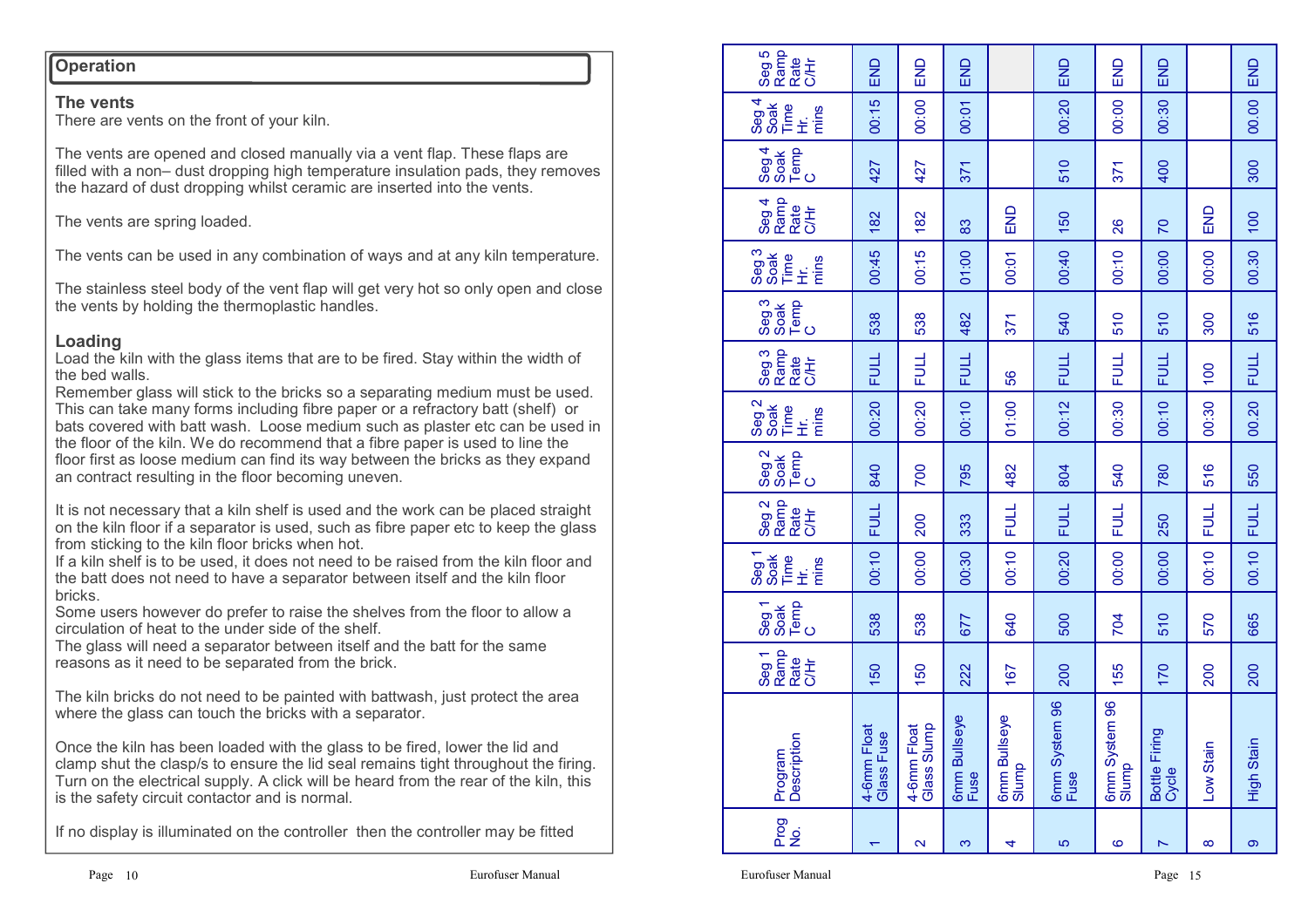**To stop a program**Press "start/stop".

#### **To pause a program**

 Press and hold the "down" button. The top display will alternate between the current temperature and " Paused ". As the program pauses two confirmation beeps will be heard. This temperature will be held indefinitely or until the pause button is pressed again. When the pause is stopped the kiln will continue through the program from where it was paused. Again a confirmation beep will be heard.

### **To forward a program**

 At any time the controller can be made to skip to the next segment. To do this, press and hold the "up" key for 4 seconds. This can be useful if the pause button has been used. It may be that at the end of the manual pause you do not require the kiln to finish the rest of that section and so the program can be moved on to the next section or end using this key.

#### **To view entered program data**

 This can be done whether the kiln is firing or not. Press the "step key", each press will forward the display to the next section.

#### **To alter program data while the kiln is firing**

 Press the "step" key until the desired value is displayed. Alter it using the "up" or "down" keys.

### **Example program**

 If you require the kiln to start a 7am, fire as fast as it can to 800c then hold for 10 hours. It would be programmed like so. We will presume that it is being programmed at 5pm the evening before. We will make this program 4. Press "step". Use "up" or "down" to select "Pr 4" in the main display. Press "step". Use "up" or "down" keys to enter "FULL" for ramp rate. Press "step". Use "up" or "down" keys to enter "800" for temperature. Press "step". Use "up" or "down" keys to select a dwell time of "10.00" hours. Press "start" Use "up" or "down" keys to select a delay time of "14.00" hours.Main display will show "14.00" with a flashing dot as the time counts down. After 14 hours the kiln will start.

 For more detailed KCR16 instructions consult the KCR16 manual supplied Separately.

### **Trouble shooting**

#### **Control has no lights**

If the "mains on" light is not illuminated on the kiln :-

with its own power on/off switch, consult your controller manual and turn the control on.

Enter the firing cycle and start the controller.

# **Safety contactor circuit**

Eurofuser kilns are fitted with a safety contactor and heat fuse as secondary back up against any failure or incorrect setting of the controller. Eurofuser kilns use an internal protection circuit inside the controller to determine over temperature conditions and so safely shut the kiln power off. Such protection will protect the kiln, it will not protect the medium being fired from the effects of reaching the pre-set protection temperature.

The Safety Contactor Circuit is used by the lid safety switch which is ensured power to the elements is removed as the lid opens.

 This switch is a pendulum style switch located in the element connection panel of the kiln. Under certain circumstances the safety contactor may click quickly a number of times when the lid is opened with the elements firing. This is normal.

Also, jolts to the kiln may cause the safety contactor to click a number of times. This is just the pendulum moving and should settle after a second or so. Obviously it is unlikely that the kiln will receive any jolts once the glass is firing but we need to point it out.

# **What to expect on the initial firing**

Once the controller has been stated and it begins to power the kiln a clicking will be heard from the rear of the kiln as the heat is regulated. This click can sound more like a small thud on larger kilns as the contactor size increases.

As mentioned on previous pages, a slight odour will be released as the insulation binders burn out.

# **KCR32C instructions**

On power up controller will go into test mode then after a few seconds will settle down and show kiln temperature in the top display.Before starting, make sure that only the top display is illuminated, if any other